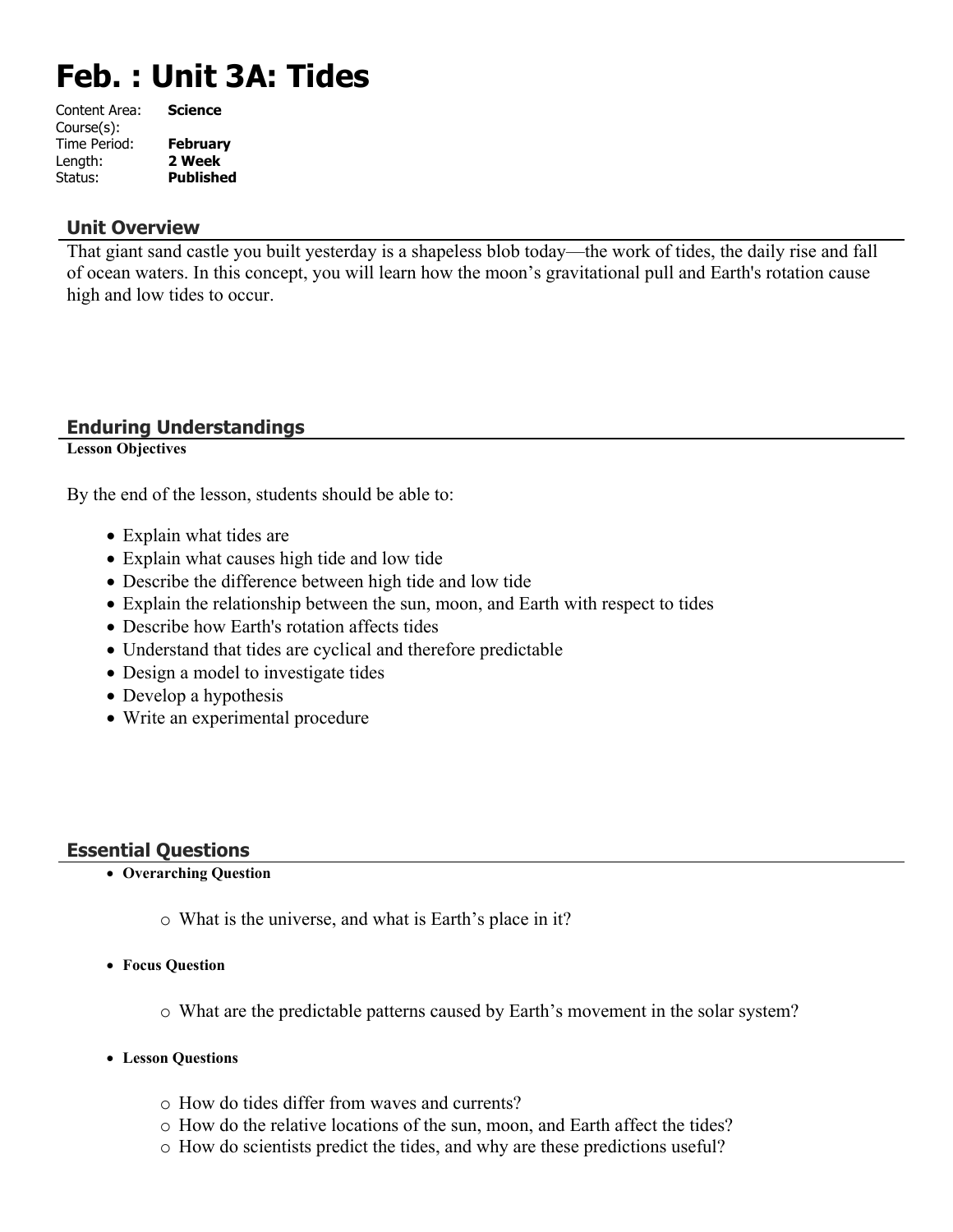- **Can You Explain?**
	- o How can a model explain the way in which the moon, sun, and Earth's rotation interact to cause the predictable cycle of high and low tides?

#### **Instructional Strategies & Learning Activities [The Five Es](https://app.discoveryeducation.com/learn/techbook/units/c3ee5e64-c45f-447e-bbd8-cf869f21f1de/concepts/b5b795d3-27ca-43e9-b118-9d3ab68db94e/lesson/sections/52f075ea-ffb7-4ee2-8ed0-49230ddac911)**

• [The Five E Instructional Model](https://app.discoveryeducation.com/learn/techbook/units/c3ee5e64-c45f-447e-bbd8-cf869f21f1de/concepts/b5b795d3-27ca-43e9-b118-9d3ab68db94e/lesson/sections/52f075ea-ffb7-4ee2-8ed0-49230ddac911#86ab26f7-773c-49a3-b614-ca785a3d26f0)

Science Techbook follows the 5E instructional model. As you plan your lesson, the provided Model Lesson includes strategies for each of the 5Es.

• [Engage \(45–90 minutes\)](https://app.discoveryeducation.com/learn/techbook/units/c3ee5e64-c45f-447e-bbd8-cf869f21f1de/concepts/b5b795d3-27ca-43e9-b118-9d3ab68db94e/lesson/sections/52f075ea-ffb7-4ee2-8ed0-49230ddac911#5d27b8e4-7db5-4e9e-82f6-f5c4bf8ad457)

Students are presented with the phenomena of tides, what causes them, and their effects. Students begin to formulate ideas around the Can You Explain? (CYE) question.

• [Explore \(180 minutes\)](https://app.discoveryeducation.com/learn/techbook/units/c3ee5e64-c45f-447e-bbd8-cf869f21f1de/concepts/b5b795d3-27ca-43e9-b118-9d3ab68db94e/lesson/sections/52f075ea-ffb7-4ee2-8ed0-49230ddac911#61a86ca6-28ae-44f2-9b14-708c8531c5b4)

Students investigate questions about how the moon, sun, and Earth interact to cause the predictable cycle of tides. Students complete a Hands-On Activity and simulate an oil spill.

• [Explain \(45–90 minutes\)](https://app.discoveryeducation.com/learn/techbook/units/c3ee5e64-c45f-447e-bbd8-cf869f21f1de/concepts/b5b795d3-27ca-43e9-b118-9d3ab68db94e/lesson/sections/52f075ea-ffb7-4ee2-8ed0-49230ddac911#e794ca55-9722-4b8f-8221-d9ca2f9da960)

Students construct scientific explanations to the CYE question by including evidence of how a model can explain the way in which the moon, sun, and Earth interact to cause the predictable cycle of high and low tides.

• [Elaborate with STEM \(45–90 minutes\)](https://app.discoveryeducation.com/learn/techbook/units/c3ee5e64-c45f-447e-bbd8-cf869f21f1de/concepts/b5b795d3-27ca-43e9-b118-9d3ab68db94e/lesson/sections/52f075ea-ffb7-4ee2-8ed0-49230ddac911#997fb8ed-a1d9-4679-87d7-7c6cf3031f10)

Students apply their understanding of tides as they learn about harnessing energy from tides, devise new technologies based on the adaptations of tide pool creatures, and design a new tidal power plant.

• [Evaluate \(45–90 minutes\)](https://app.discoveryeducation.com/learn/techbook/units/c3ee5e64-c45f-447e-bbd8-cf869f21f1de/concepts/b5b795d3-27ca-43e9-b118-9d3ab68db94e/lesson/sections/52f075ea-ffb7-4ee2-8ed0-49230ddac911#50882ab5-b2ad-4214-987f-36a0c3596a13)

Students are evaluated on the state science standards, as well as Standards in ELA/Literacy and Standards in Math standards, using Board Builder and the provided concept summative assessments.

## **Integration of Career Exploration, Life Literacies and Key Skills**

Students willl explore engineering through the STEM acitivities.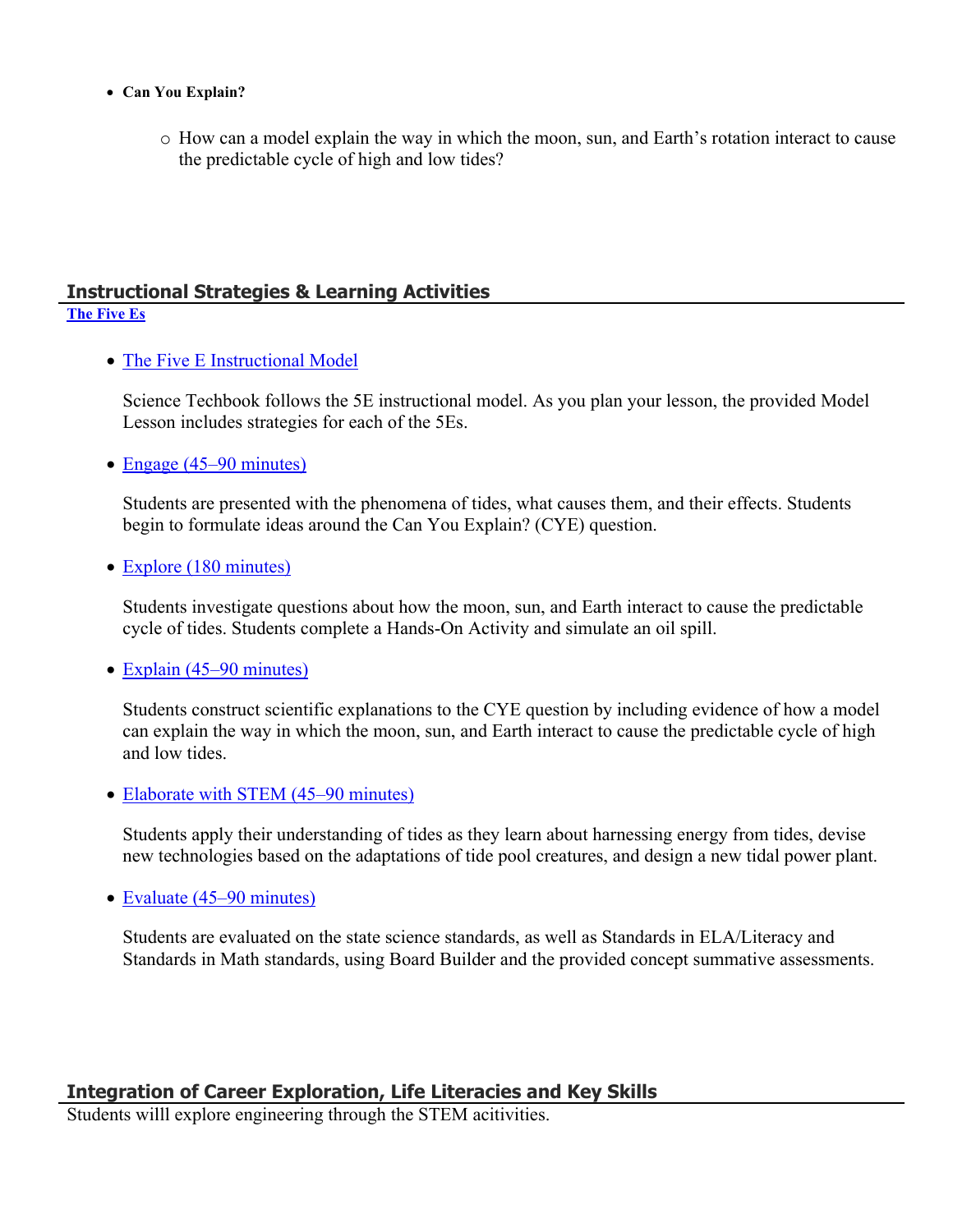| <b>CRP.K-12.CRP2</b> | Apply appropriate academic and technical skills.                                                                                                                                                                                        |
|----------------------|-----------------------------------------------------------------------------------------------------------------------------------------------------------------------------------------------------------------------------------------|
| TECH.9.4.8.IML.7     | Use information from a variety of sources, contexts, disciplines, and cultures for a specific<br>purpose (e.g., 1.2.8.C2a, 1.4.8.CR2a, 2.1.8.CHSS/IV.8.AI.1, W.5.8, 6.1.8.GeoSV.3.a,<br>6.1.8. Civics DP. 4.b, 7.1. NH. IPRET. 8).      |
| <b>CRP.K-12.CRP5</b> | Consider the environmental, social and economic impacts of decisions.                                                                                                                                                                   |
| CRP.K-12.CRP4        | Communicate clearly and effectively and with reason.                                                                                                                                                                                    |
|                      | Gathering and evaluating knowledge and information from a variety of sources, including<br>global perspectives, fosters creativity and innovative thinking.                                                                             |
| CRP.K-12.CRP11       | Use technology to enhance productivity.                                                                                                                                                                                                 |
|                      | Multiple solutions often exist to solve a problem.                                                                                                                                                                                      |
| <b>CRP.K-12.CRP9</b> | Model integrity, ethical leadership and effective management.                                                                                                                                                                           |
|                      | An individual's strengths, lifestyle goals, choices, and interests affect employment and<br>income.                                                                                                                                     |
| CAEP.9.2.8.B.3       | Evaluate communication, collaboration, and leadership skills that can be developed<br>through school, home, work, and extracurricular activities for use in a career.                                                                   |
| CAEP.9.2.8.B.4       | Evaluate how traditional and nontraditional careers have evolved regionally, nationally,<br>and globally.                                                                                                                               |
|                      | Some digital tools are appropriate for gathering, organizing, analyzing, and presenting<br>information, while other types of digital tools are appropriate for creating text,<br>visualizations, models, and communicating with others. |
| TECH.9.4.8.TL.3      | Select appropriate tools to organize and present information digitally.                                                                                                                                                                 |
| CRP.K-12.CRP1        | Act as a responsible and contributing citizen and employee.                                                                                                                                                                             |
| CRP.K-12.CRP6        | Demonstrate creativity and innovation.                                                                                                                                                                                                  |
| CRP.K-12.CRP8        | Utilize critical thinking to make sense of problems and persevere in solving them.                                                                                                                                                      |
| <b>CRP.K-12.CRP7</b> | Employ valid and reliable research strategies.                                                                                                                                                                                          |
| TECH.9.4.8.CT        | <b>Critical Thinking and Problem-solving</b>                                                                                                                                                                                            |
| TECH.9.4.8.TL.2      | Gather data and digitally represent information to communicate a real-world problem<br>(e.g., MS-ESS3-4, 6.1.8.EconET.1, 6.1.8.CivicsPR.4).                                                                                             |
| CRP.K-12.CRP10       | Plan education and career paths aligned to personal goals.                                                                                                                                                                              |
| CRP.K-12.CRP12       | Work productively in teams while using cultural global competence.                                                                                                                                                                      |
|                      |                                                                                                                                                                                                                                         |

## **Technolgy and Design Integration**

Technology is fully integrated with the Discovery Techbook

## **Interdisciplinary Connections**

| LA.RI.6.10 | By the end of the year read and comprehend literary nonfiction at grade level text-<br>complexity or above, with scaffolding as needed. |
|------------|-----------------------------------------------------------------------------------------------------------------------------------------|
| LA.W.6.1   | Write arguments to support claims with clear reasons and relevant evidence.                                                             |
| LA.W.6.4   | Produce clear and coherent writing in which the development, organization, voice and                                                    |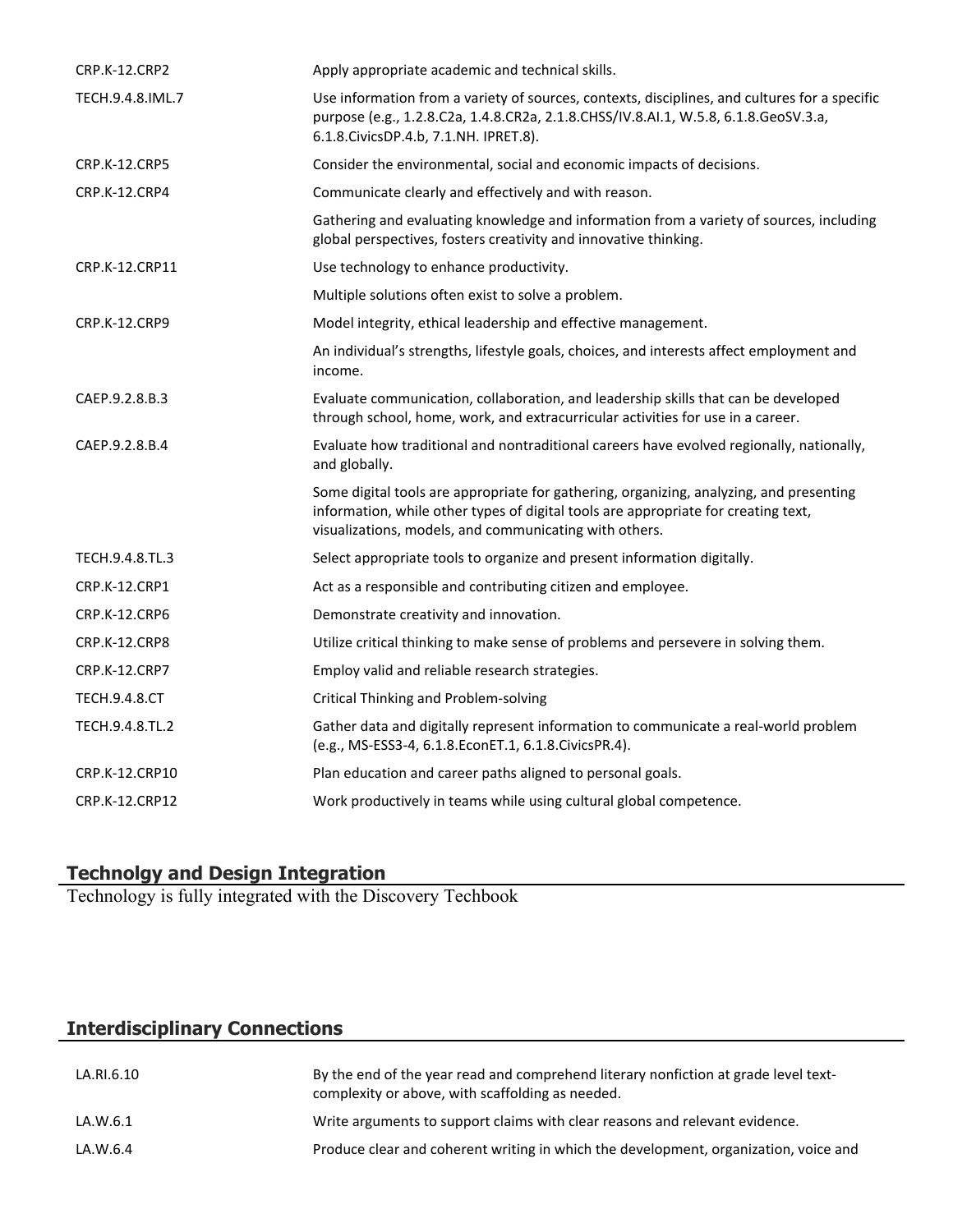|           | style are appropriate to task, purpose, and audience. (Grade-specific expectations for<br>writing types are defined in standards 1-3 above.)                                   |
|-----------|--------------------------------------------------------------------------------------------------------------------------------------------------------------------------------|
| LA.W.6.2  | Write informative/explanatory texts to examine a topic and convey ideas, concepts, and<br>information through the selection, organization, and analysis of relevant content.   |
| LA.RI.6.1 | Cite textual evidence and make relevant connections to support analysis of what the text<br>says explicitly as well as inferences drawn from the text.                         |
| LA.RI.6.2 | Determine a central idea of a text and how it is conveyed through particular details;<br>provide a summary of the text distinct from personal opinions or judgments.           |
| LA.RI.6.3 | Analyze in detail how a key individual, event, or idea is introduced, illustrated, and<br>elaborated in a text (e.g., through examples or anecdotes).                          |
| LA.RI.6.4 | Determine the meaning of words and phrases as they are used in a text, including<br>figurative, connotative, and technical meanings.                                           |
| LA.RI.6.7 | Integrate information presented in different media or formats (e.g., visually,<br>quantitatively) as well as in words to develop a coherent understanding of a topic or issue. |
| LA.RI.6.8 | Trace and evaluate the argument and specific claims in a text, distinguishing claims that<br>are supported by reasons and evidence from claims that are not.                   |

## **Differentiation**

| <b>Struggling Students</b>                                                                                                                                                                                                                                                                                                                                                                                                              | <b>ELL</b> |                                                                                                                                                                                                                                                                                                                                                                                                                                                                                                             | <b>Accelerated Students</b>                                                                                                                                                                                                                                                                                                                                                                                                                                                                                                                                                                              |
|-----------------------------------------------------------------------------------------------------------------------------------------------------------------------------------------------------------------------------------------------------------------------------------------------------------------------------------------------------------------------------------------------------------------------------------------|------------|-------------------------------------------------------------------------------------------------------------------------------------------------------------------------------------------------------------------------------------------------------------------------------------------------------------------------------------------------------------------------------------------------------------------------------------------------------------------------------------------------------------|----------------------------------------------------------------------------------------------------------------------------------------------------------------------------------------------------------------------------------------------------------------------------------------------------------------------------------------------------------------------------------------------------------------------------------------------------------------------------------------------------------------------------------------------------------------------------------------------------------|
| 1. Provide students with<br>diagrams showing the<br>moon's location and its<br>affect on tides.<br>2. Provide students with a<br>lunar phase calendar for<br>the current month. Guide<br>students to make<br>predictions about when<br>they think spring and neap<br>tides will occur as well as<br>how many high tides and<br>low tides will occur in a<br>day. Discuss how the<br>different phases of the<br>moon affect tide height. |            | 1. Assist students in<br>identifying familiar<br>prefixes and/or<br>words within words<br>for each glossary<br>term (e.g. <i>marine</i> is<br>from the Latin<br>word <i>marinus</i> ,<br>which means "of the<br>sea").<br>2. Encourage students<br>to demonstrate their<br>understanding by<br>drawing concepts.<br>For example, they<br>can create their<br>diagrams that show<br>the cyclical patterns<br>of the tides and how<br>they are affected by<br>the position of the<br>moon, sun, and<br>Earth. | 1. Before they read the Core Interactive<br>Text, have students use their previous<br>knowledge of tides to describe how the<br>moon's phases affect tides.<br>2. Ask students to research the tide cycles<br>in the Bay of Fundy. Students can<br>construct graphs for the high and low<br>tides to see the range from high to low<br>each day. They can find the mean high<br>tide and mean low tide values for the<br>Bay of Fundy for each day and<br>compare to other bays that are not<br>funnel-shaped. Have them discuss the<br>limitations of reporting a mean value<br>rather than all values. |

#### Additional notes:

[Differentiation in science](http://www.brighthubeducation.com/teaching-gifted-students/65181-differentiation-techniques-and-activities-in-the-classroom-for-gifted-students/) can be accomplished in several ways. Once you have given a pre-test to students, you know what information has already been mastered and what they still need to work on. Next, you design activities, discussions, lectures, and so on to teach information to students. The best way is to have two or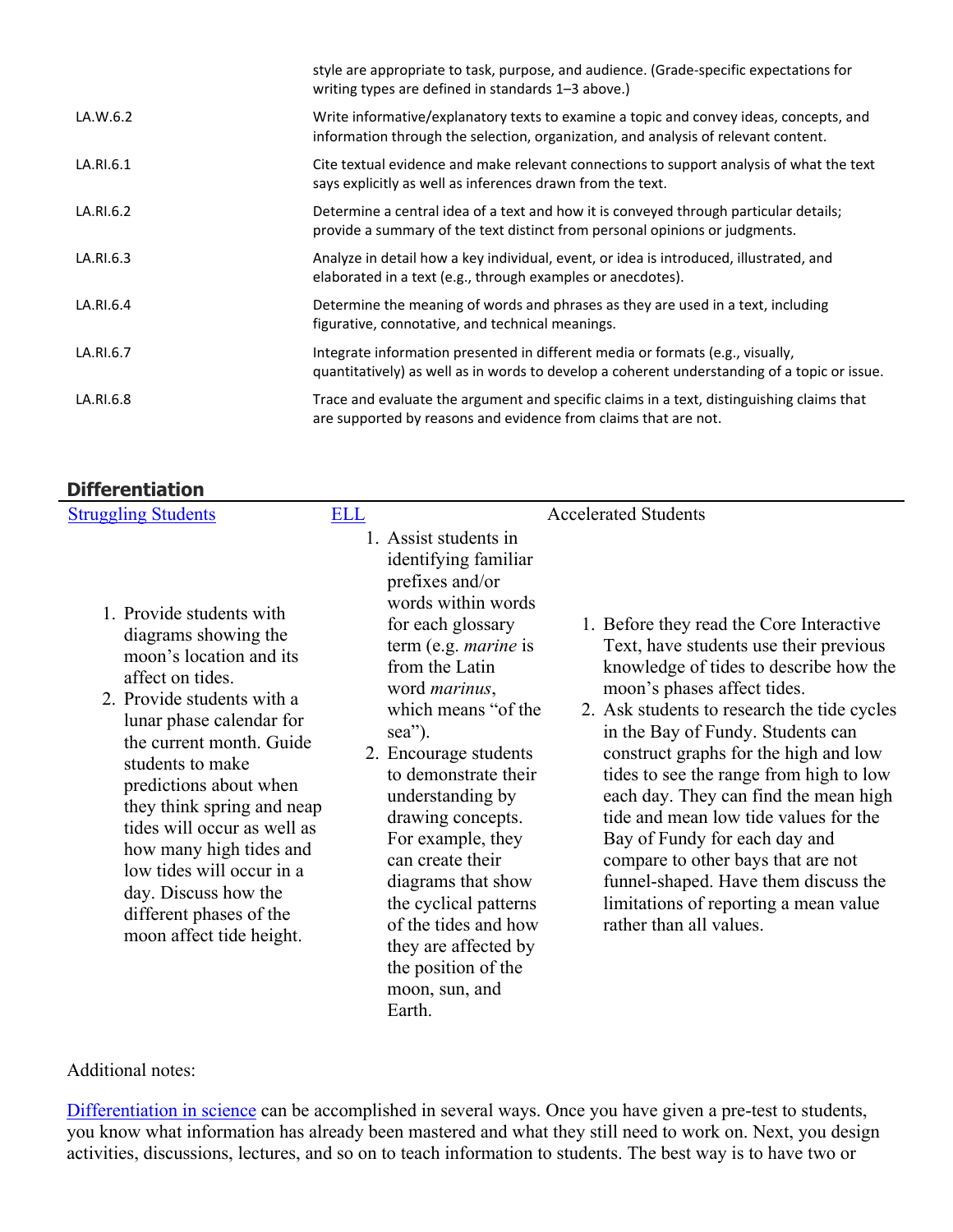three groups of students divided by ability level.

While you are instructing one group, the other groups are working on activities to further their knowledge of the concepts. For example, while you are helping one group learn the planet names in order, another group is researching climate, size, and distance from the moon of each planet. Then the groups switch, and you instruct the second group on another objective from the space unit. The first group practices writing the order of the planets and drawing a diagram of them.

Here are some ideas for the classroom when you are using differentiation in science:

- Create a tic-tac-toe board that lists different activities at different ability levels. When students aren't involved in direct instruction with you, they can work on activities from their tic-tac-toe board. These boards have nine squares, like a tic-tac-toe board; and each square lists an activity that corresponds with the science unit. For example, one solar system activity for advanced science students might be to create a power point presentation about eclipses. For beginning students, an activity might be to make a poster for one of the planets and include important data such as size, order from the sun, whether it has moons, and so on.
- Find websites on the current science unit that students can explore on their own.
- Allow students to work in small groups to create a project throughout the entire unit. For example, one group might create a solar system model to scale. Another group might write a play about the solar system. This is an activity these groups can work on while they are not working directly with you.

Differentiation in science gets students excited to learn because it challenges them to expand their knowledge and skills, instead of teaching the whole group concepts they have already mastered.

## **Modifications & Accommodations**

Refer to QSAC EXCEL SMALL SPED ACCOMMOCATIONS spreadsheet in this discipline.

## **Modifications and Accommodations used in this unit:**

IEP and 504 Accommodations will be utilized.

IEP and 504 plans will be utilized.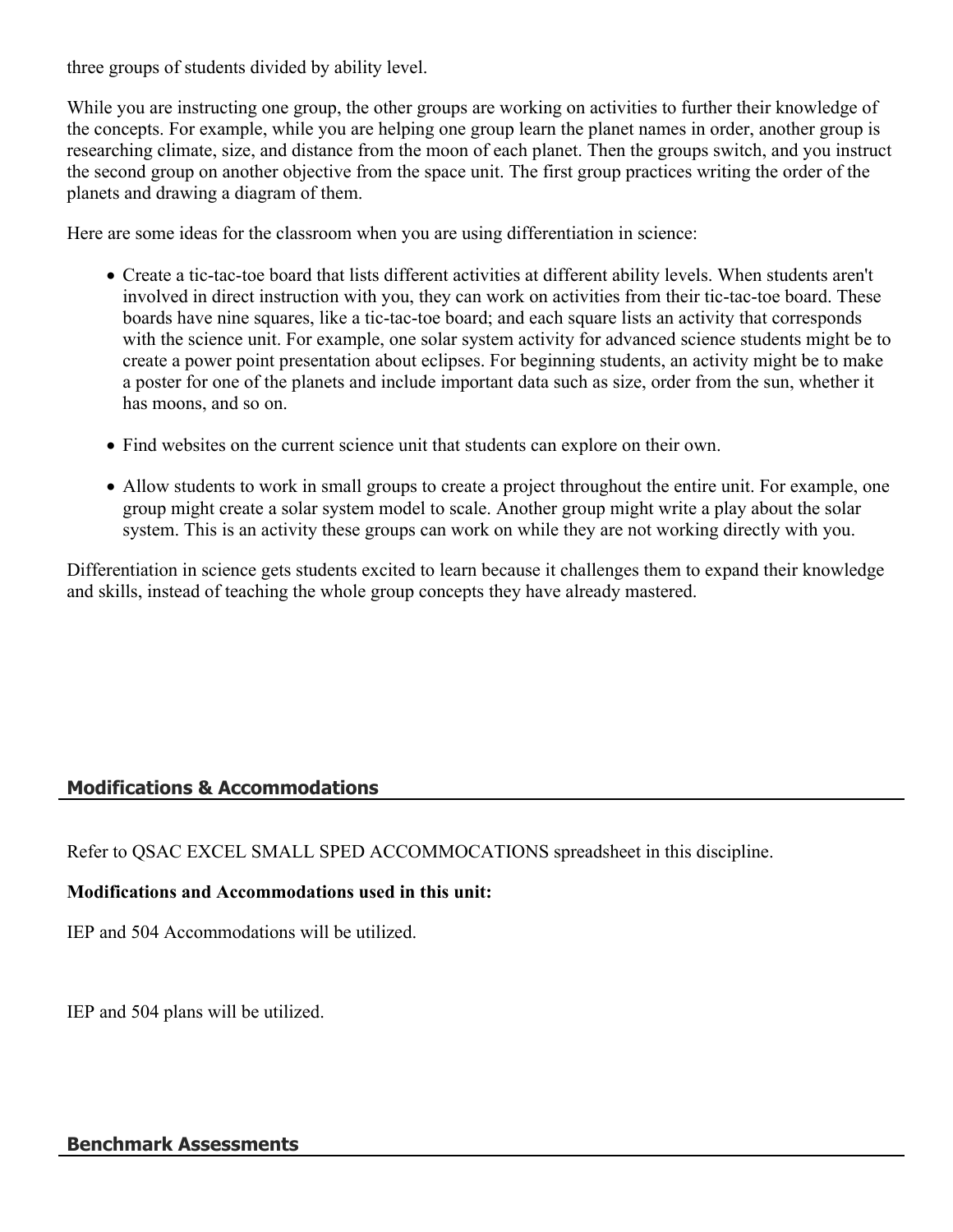**Benchmark Assessments** are given periodically (e.g., at the end of every quarter or as frequently as once per month) throughout a school year to establish baseline achievement data and measure progress toward a standard or set of academic standards and goals.

#### **Schoolwide Benchmark assessments:**

Aimsweb benchmarks 3X a year

Linkit Benchmarks 3X a year

## **Additional Benchmarks used in this unit:**

The students will complete two summative benchmark tests administered by the teacher via Google Forms and Google Classroom. There is one benchmark test administered in the middle of the year around January, and a second one administered in May.

## **Formative Assessments**

Assessment allows both instructor and student to monitor progress towards achieving learning objectives, and can be approached in a variety of ways. **Formative assessment** refers to tools that identify misconceptions, struggles, and learning gaps along the way and assess how to close those gaps. It includes effective tools for helping to shape learning, and can even bolster students' abilities to take ownership of their learning when they understand that the goal is to improve learning, not apply final marks (Trumbull and Lash, 2013). It can include students assessing themselves, peers, or even the instructor, through writing, quizzes, conversation, and more. In short, formative assessment occurs throughout a class or course, and seeks to improve student achievement of learning objectives through approaches that can support specific student needs (Theal and Franklin, 2010, p. 151).

#### **Formative Assessments used in this unit:**

Assessments are located in unit above.

## **Summative Assessments**

**Summative assessments** evaluate student learning, knowledge, proficiency, or success at the conclusion of an instructional period, like a unit, course, or program. Summative assessments are almost always formally graded and often heavily weighted (though they do not need to be). Summative assessment can be used to great effect in conjunction and alignment with formative assessment, and instructors can consider a variety of ways to combine these approaches.

#### **Summative assessments for this unit:**